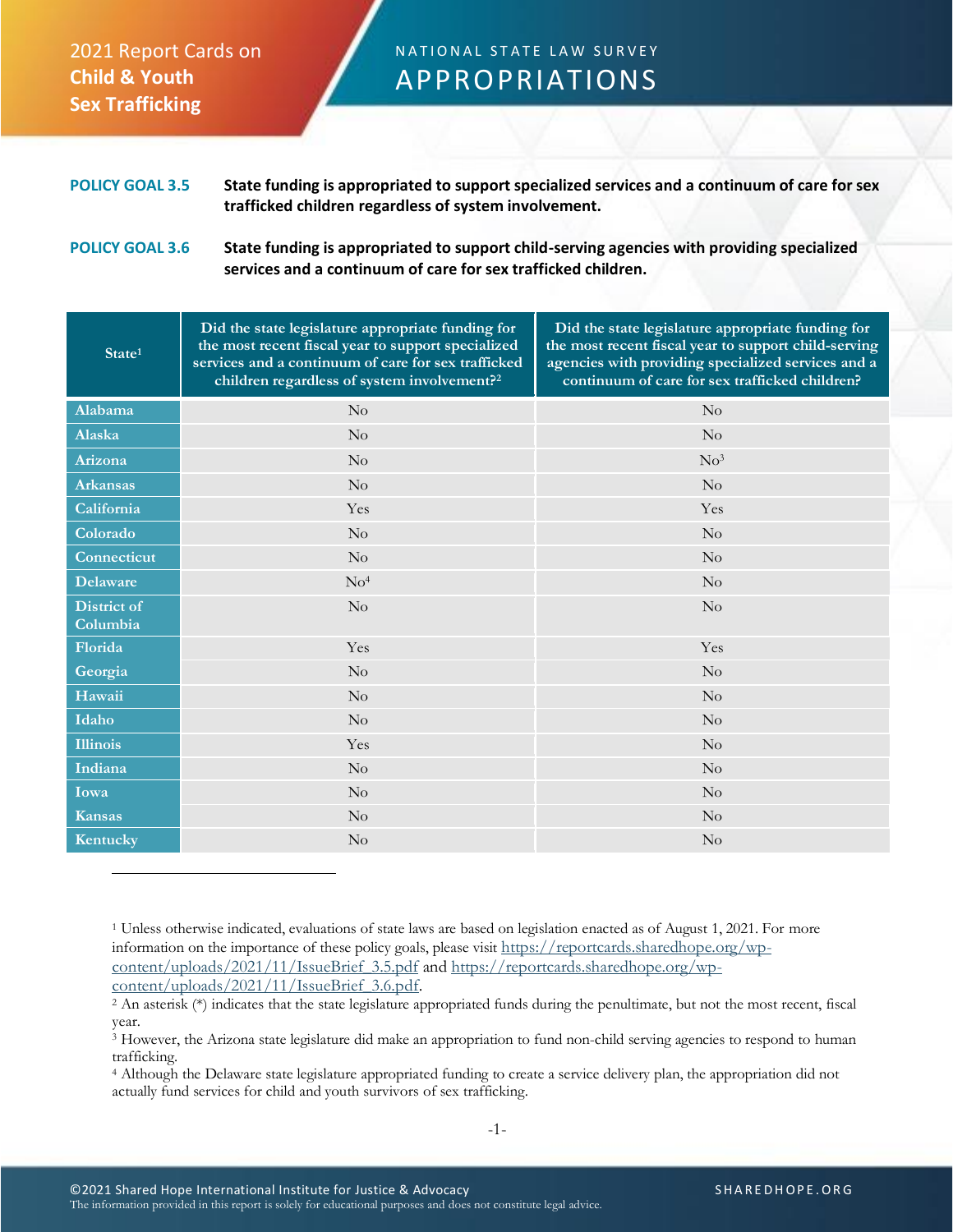**State<sup>1</sup>**

**Did the state legislature appropriate funding for the most recent fiscal year to support specialized services and a continuum of care for sex trafficked children regardless of system involvement?<sup>2</sup>**

**Did the state legislature appropriate funding for the most recent fiscal year to support child-serving agencies with providing specialized services and a continuum of care for sex trafficked children?**

| Louisiana                | $\rm No^5$           | Yes      |
|--------------------------|----------------------|----------|
| Maine                    | $\rm No$             | $\rm No$ |
| Maryland                 | Yes                  | $\rm No$ |
| Massachusetts            | $\rm No$             | $\rm No$ |
| Michigan                 | $\mathrm{No}^*$      | $\rm No$ |
| Minnesota                | Yes                  | Yes      |
| Mississippi              | $\rm No$             | Yes      |
| Missouri                 | $\rm No$             | $\rm No$ |
| Montana                  | N <sub>o</sub>       | $\rm No$ |
| <b>Nebraska</b>          | $\rm No$             | $\rm No$ |
| <b>Nevada</b>            | $\rm No$             | $\rm No$ |
| <b>New</b>               | $\rm No$             | $\rm No$ |
| Hampshire                |                      |          |
| New Jersey               | N <sub>o</sub>       | $\rm No$ |
| <b>New Mexico</b>        | $\rm No$             | $\rm No$ |
| New York                 | Yes                  | $\rm No$ |
| <b>North</b><br>Carolina | Yes <sup>6</sup>     | $\rm No$ |
| North Dakota             | Yes                  | $\rm No$ |
| Ohio                     | Yes                  | $\rm No$ |
| Oklahoma                 | $\rm No$             | $\rm No$ |
| Oregon                   | No                   | $\rm No$ |
| Pennsylvania             | No                   | $\rm No$ |
| <b>Rhode Island</b>      | $\rm No$             | $\rm No$ |
| South<br>Carolina        | $\rm No$             | $\rm No$ |
| South Dakota             | $\rm No$             | $\rm No$ |
| <b>Tennessee</b>         | Yes                  | $\rm No$ |
| <b>Texas</b>             | Yes                  | Yes      |
| Utah                     | $\rm No$             | $\rm No$ |
| Vermont                  | $\rm No$             | $\rm No$ |
| Virginia                 | $\operatorname{Yes}$ | $\rm No$ |
| Washington               | $\operatorname{Yes}$ | Yes      |
| <b>West Virginia</b>     | $\rm No$             | $\rm No$ |
| Wisconsin                | $\rm No$             | $\rm No$ |

<sup>5</sup> Although the Louisiana state legislature appropriated funding to support the development of service responses for trafficking victims by funding positions within the Governor's Office of Human Trafficking Prevention, the appropriation did not fund the provision of specialized, community-based services for child and youth survivors of sex trafficking.

<sup>6</sup> The North Carolina state legislature appropriated funds under Senate Bill 105, enacted November 18, 2021, to support the coordination and provision of specialized, community-based services for child and youth survivors of sex trafficking.